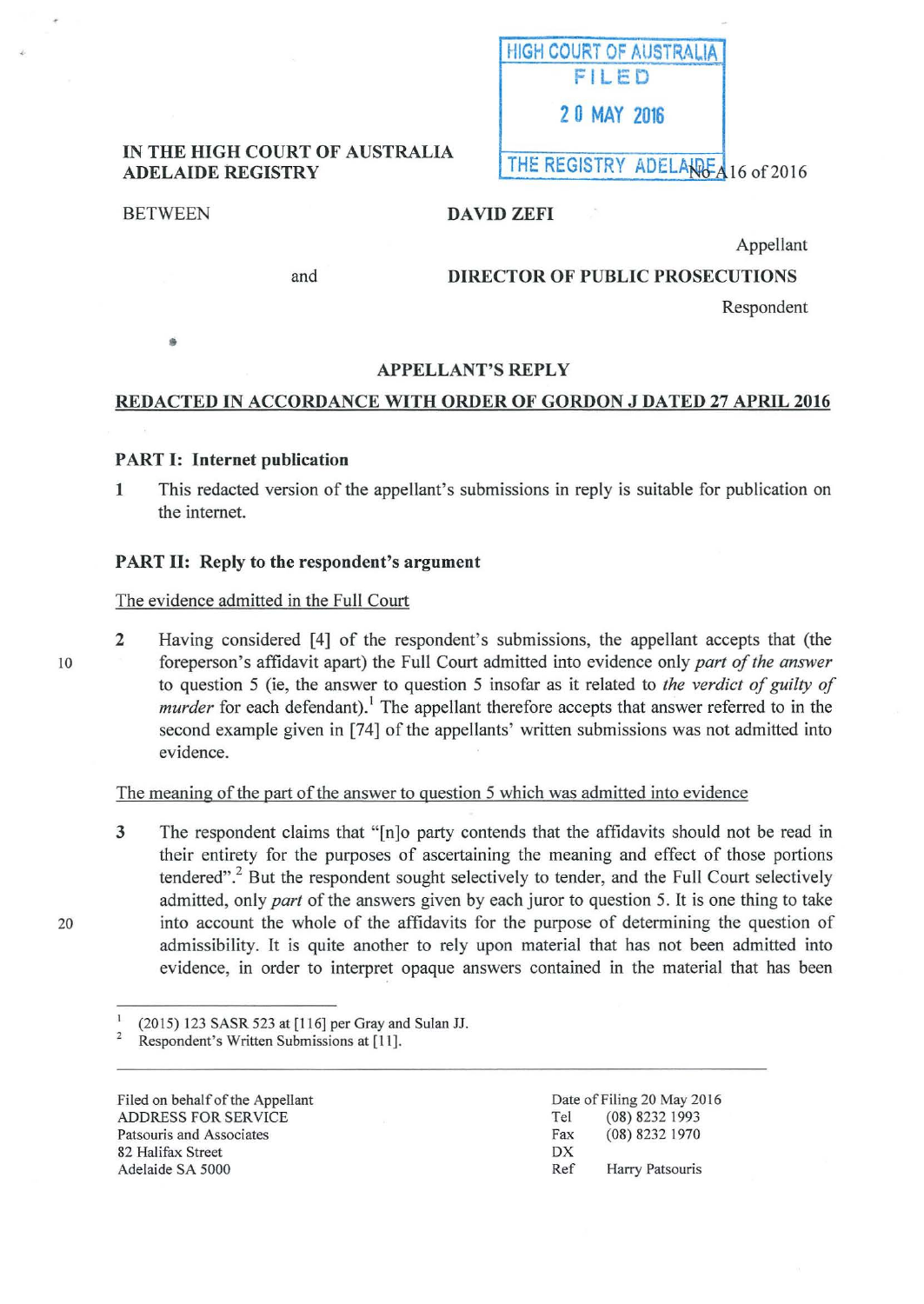admitted into evidence.<sup>3</sup> The whole purpose of formally ruling on the admissibility of evidence is undermined if the court is at liberty to draw inferences from other material that is not tendered or admitted in evidence.

- 4 In any event, despite urging the Court to consider each affidavit "in its entirety", the respondent's submissions do not address the analysis contained in [75]-[78] of the appellant's written submissions, which demonstrates that
- 5 The respondent's submissions at [13]-[15] appear to attribute to the jurors an appreciation of the reasons behind the interrogatories which is, with respect, entirely unrealistic.

Further, what are jurors supposed to have made of the distinction between question 1 and question 5 2

- Contrary to the respondent's submission, it cannot be assumed that the jurors appreciated 6 that  $1<sup>4</sup>$  The very nature of the questions asked of the jurors suggests that the Court itself, when it drafted the questions, had no appreciation of the distinctions on which the respondent now relies. Questions 3 and 7, at least, would have suggested to lay jurors that
- 7 Question 3 asked:

The jurors' answers given to question 3 revealed deliberations of individual jurors. However, if the respondent is correct to submit that the Court can consider the *whole* of the affidavits, regardless of admissibility, "for the purposes of ascertaining the meaning and effect of the portions tendered", then question 3 is highly relevant for that purpose.



8 Moreover, if a particular juror did in fact support the verdicts, but did so on an incorrect legal basis (eg, because they did not appreciate the need for unanimity or special majority), then, as *Biggs* and *Nanan* establish, that was not a question of incorrect *communication* of

30

10

<sup>&</sup>lt;sup>3</sup> Note that, in the Full Court, Jakaj and NH each sought to tender more of the affidavit material, which tender was not clearly ruled upon but which appears implicitly to have been rejected by the Full Court. Respondent's Written Submissions at [14].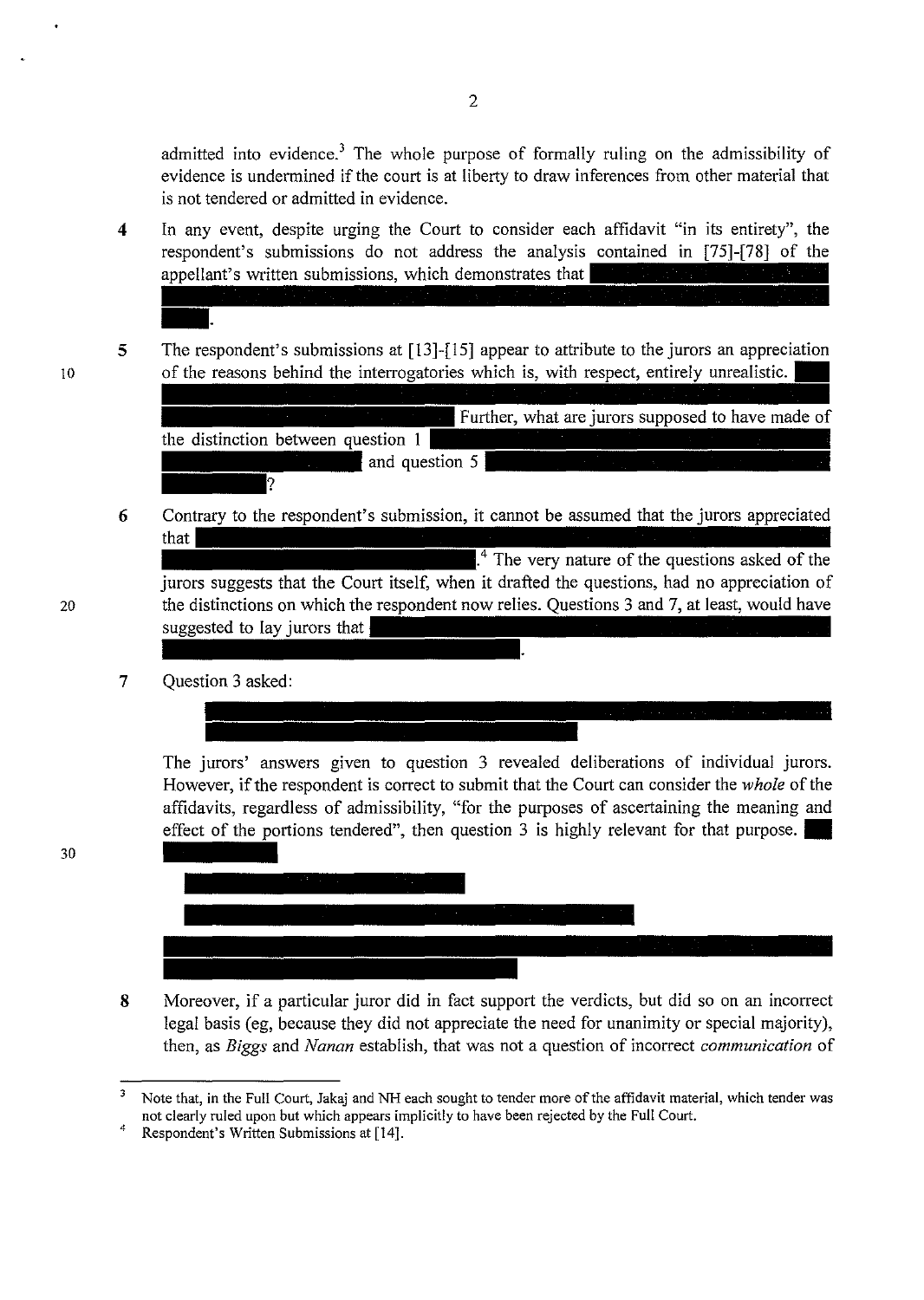the verdict but error in the *manner of reaching* the verdict, and such evidence is inadmissible.

- 9 The unadmitted affidavit material demonstrates that If  $\vert$ , then it cannot be said that any error as to communication was "a unanimous one".
- **10**  The respondent's reliance upon
	- is, with respect, misplaced.
- **11** These are not "fanciful" objections. If evidence is to be relied upon by the prosecution as supporting the extraordinary step of setting aside a perfected order of acquittal of murder, it is to be expected that that evidence will be unambiguous in its demonstration of an "error in communication". The evidence relied upon here is unsatisfactory.

*Biggs* and *Nanan* are not to be distinguished

**12** The respondent appears to concede that there is an ambiguity in the answers to question 5 20 which were admitted. The conceded ambiguity relates to

> $\mathbf{I}^7$ . The respondent appears to accept that the jurors' evidence is equally consistent with either understanding.

| 13 | The distinction is important. |                               |  |
|----|-------------------------------|-------------------------------|--|
|    |                               |                               |  |
|    |                               |                               |  |
|    |                               |                               |  |
|    |                               |                               |  |
|    |                               |                               |  |
|    |                               | That would not be an error in |  |

communicating a *verdict.* 

5

6 As required by Wigmore, relied upon by the respondent and by the Full Court.

 $\overline{7}$ The appellant maintains the submission in [72] of his written submissions that the jurors' more probable understanding of question five was

10

30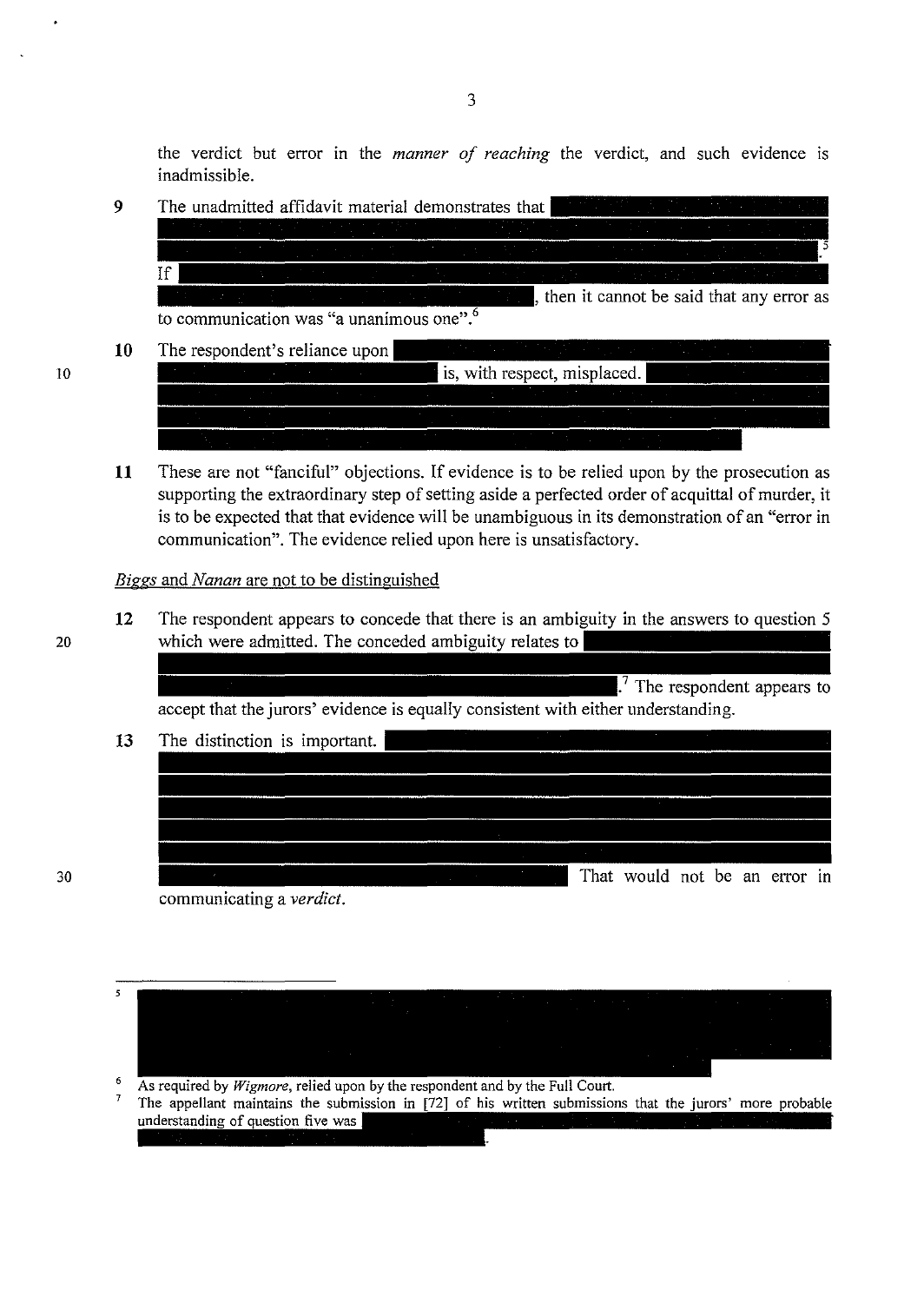- 14 In both *Biggs*<sup>8</sup> and *Nanan*,<sup>9</sup> only a unanimous verdict could be returned. In both cases, the communication of the foreperson unambiguously indicated that the jury had reached its verdict unanimously.<sup>10</sup> That was plainly a "miscommunication" of a certain kind, but the only *relevant* miscommunication was one relating to the communication of the jury's *verdict,* not the fact of unanimity. Evidence from jurors as to whether there had been a miscommunication regarding the jurors' unanimity was, in both cases, treated as involving an impermissible inquiry into jury deliberations. *Biggs* and *Nanan* establish that an incorrect statement to the effect that the jury's verdict was "unanimous", when in fact it was by simple majority, does not relevantly constitute an error in communication *of the*  10 *verdict.* 
	- **15** In a case such as the present, where unanimity was not required but a special majority of 10 out of 12 jurors was required, an announcement that the jury has reached a verdict of not guilty "by majority" conveys that the jury had resolved to deliver a verdict of not guilty *because* that verdict was supported, in deliberations, by ten or more jurors.
	- **16**  In the present case, the evidence (on the respondent's submission) is That is an error of just the same kind as occurred in *Biggs* and *Nanan*. The agreement of all the jurors to the verdict is evidenced by their remaining silent when it was delivered in open court.
		- their evidence to that effect is inadmissible for the same reason that the jurors' evidence was inadmissible in *Nanan.*
- 17 The "verdict" can only be "guilty" or "not guilty"; it is not "unanimous guilty", "unanimous not guilty" or "majority not guilty". And there is absolutely no reason why the whole of the jury cannot have joined in the decision to deliver a not guilty verdict (whatever verdicts they may have favoured individually). The foreperson's answer to the question as to whether at least ten of them agreed on that verdict should, perhaps, have caused the jurors to realise, at that point, that they had agreed upon the verdict on a basis that was incorrect as a matter of law. Had they done so, then at that time, acting as a jury, 30 they might have corrected the verdict. But they did not do so and evidence of individual jurors, after the fact, cannot be admitted to show that in fact they supported the verdict of not guilty due to a misunderstanding of the basis on which such a verdict could properly be delivered.
	- 18 The question "is that the verdict of 10 or more of you?" does, strictly speaking, inquire as to the deliberations of the jury,<sup>11</sup> in just the same way as the question as to whether a jury's verdict is unanimous. The evident purpose of asking those questions is to draw the jurors'

<sup>&</sup>lt;sup>8</sup> Biggs v Director of Public Prosecutions (WA) (1997) 17 WAR 534.<br><sup>9</sup> Nanan v The State (Trinidad and Tobago) [1986] 1 AC at 866.<br><sup>10</sup> In both Biggs and Nanan, the foreperson expressly affirmed that the verdicts were un direct question by the Judge's associate (in *Biggs* (1997) 17 WAR 534 at 537) or the clerk of the court (in *Nanan*  [1986] 1 AC at 866). <sup>11</sup> Contra Respondent's Written Submissions at [37].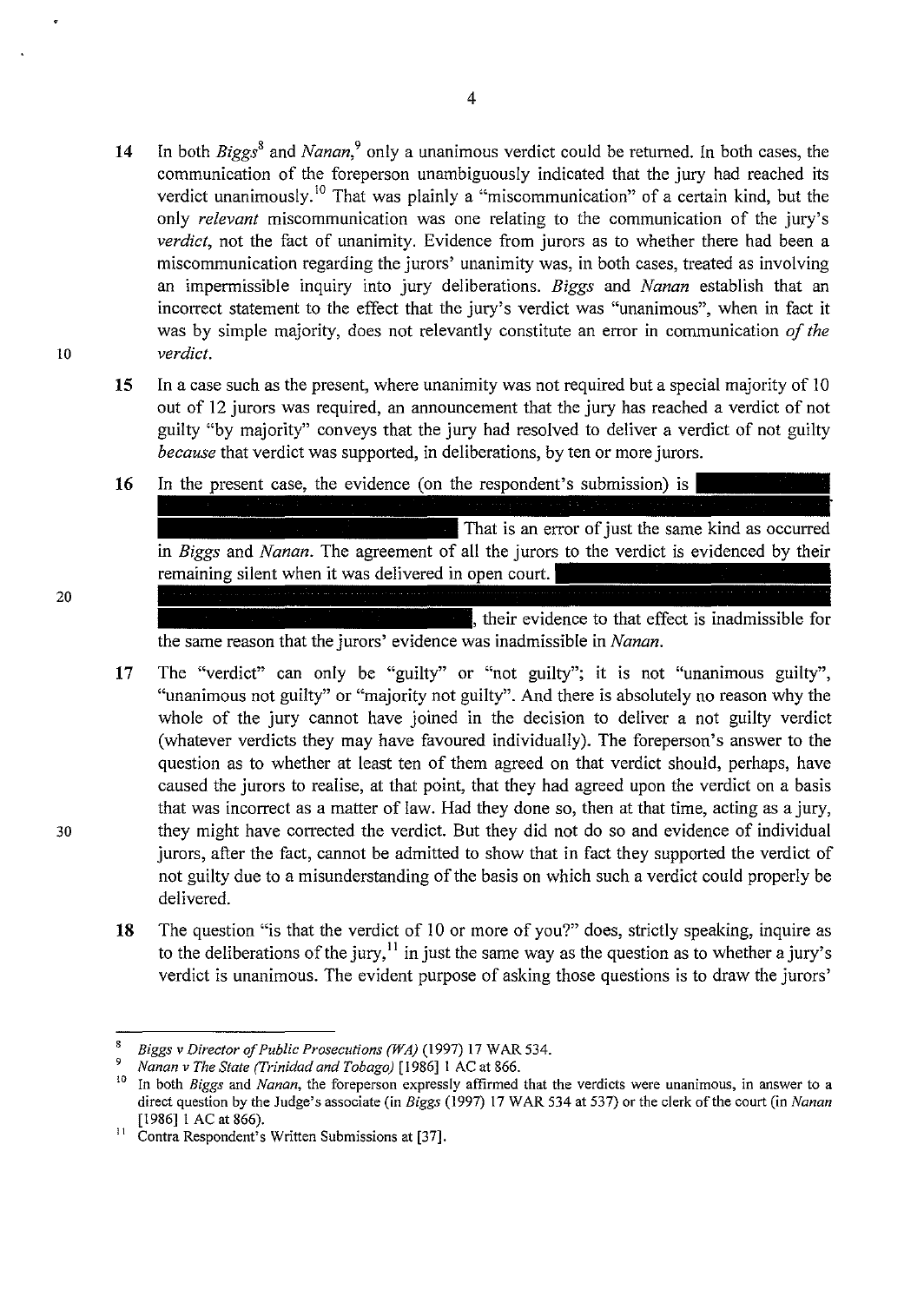attention to the requirement of unanimity or special majority, and to allow any juror to voice an objection.

19 As the respondent acknowledges at [26] of its written submissions, a jury which "votes" 7:5 in favour of a verdict may resolve to deliver that verdict and announce that it is the "unanimous" verdict of the jury. That is what occurred in *Biggs* and *Nanan,* and an inquiry into whether the jury was *actually* unanimous was held to be an inquiry into deliberations. In the present case, if the foreperson had answered (just as "incorrectly") that the jury were *unanimously* agreed on a verdict of "not guilty" to murder then, on the authority of *Biggs*  and *Nanan*, evidence tending to show whether all twelve jurors in fact supported that 10 verdict would be in admissible. But, on the respondent's case, because

> such evidence can be adduced from the jurors. The distinction which the respondent seeks to draw conveniently fits the facts of the present case but has no sensible basis in principle.

#### Discretion

- 20 The respondent claims that there was no discretion to be exercised in this case, because here it has sought to characterise what happened as an abuse of process.<sup>12</sup> However, abuse of process is a recognised ground for reopening civil judgments. Decisions of that kind are discretionary, even when the application to reopen or set aside is based upon an allegation 20 (or proof) that there *has* been an abuse of process. 13
	- 21 The situation is different according to whether the Court is being asked to take action to *prevent* an abuse of its process (eg, by staying proceedings that are an abuse) or to "remedy", *ex post facto,* what is said to have been an abuse of process. The passage from *R*  v Carroll<sup>14</sup> on which the respondent relies was directed to the former case and related specifically to the power to stay. In the case of an application to reopen, the discretionary considerations referred to in the appellant's written submissions are relevant.
- 22 If the respondent is correct in its contention that the decision is not discretionary, then it would not matter whether the respondent's application to set aside the not guilty verdicts in this case was made three months, three years or three decades after the verdicts were 30 delivered. Such a radical conclusion reveals a false premise.

20 May2016

<sup>&</sup>lt;sup>12</sup> Respondent's Written Submissions at [82]-[83].<br><sup>13</sup> See, eg, *Players Pty Ltd (in Liq) v Clone Pty Ltd* [2015] SASC 133 at [11] and [69] per Hargrave A-J, citing *Commonwealth Bank of Australia v Quade* (1991) 178 CLR 134. Cases where malpractice and fraud have grounded the setting aside of a perfected judgment are properly seen as instances of the courts responding to abuses of their process: see *Clone Pty Ltd v Players Pty Ltd (in* Liq) [2012] SASC 12 at [99]-[105] per Kourakis J.

 $14$  (2002) 213 CLR 635 at 657 [74] per Gaudron and Gummow JJ.